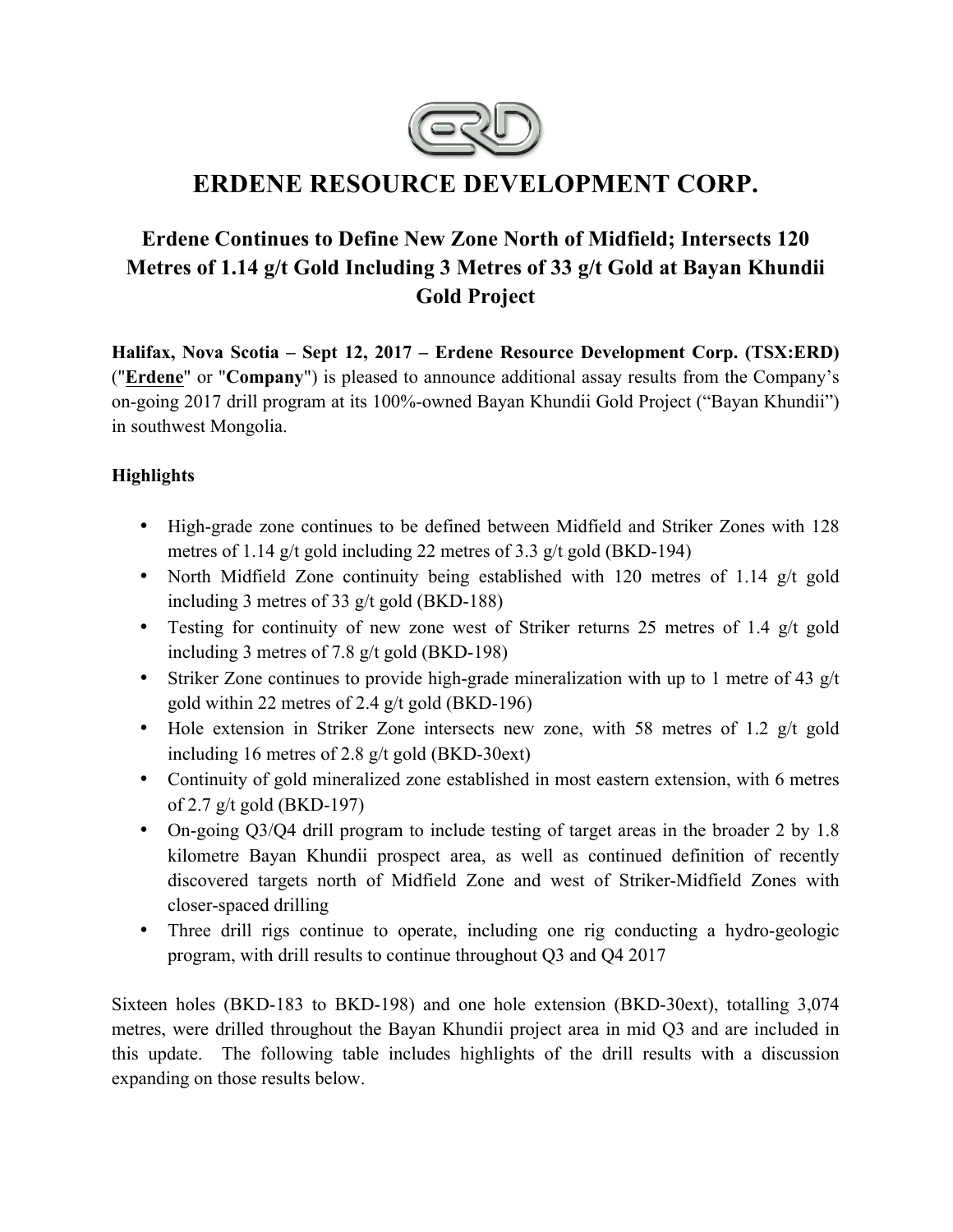| Drill Hole                 | From $(m)$ | To(m) | Interval $(m)$ <sup>(1)</sup> | Gold $(g/t)$ |
|----------------------------|------------|-------|-------------------------------|--------------|
| <b>BKD-183</b>             | 129        | 146   | 17                            | 0.26         |
| and                        | 165        | 180   | 15                            | 0.18         |
| <b>BKD-188</b>             | 110        | 230   | 120                           | 1.14         |
| incl                       | 176        | 179   | $\overline{3}$                | 33.1         |
| <b>BKD-193</b>             | 100.3      | 149   | 48.7                          | 0.71         |
| incl                       | 119        | 135   | 16                            | 1.16         |
| and                        | 164        | 218.6 | 54.6                          | 0.20         |
| <b>BKD-194</b>             | 49         | 177.3 | 128.3                         | 1.14         |
| incl                       | 88         | 89    | $\mathbf{1}$                  | 11.9         |
| incl                       | 115        | 137   | 22                            | 3.33         |
| incl                       | 123.9      | 125   | 1.1                           | 43.5         |
| <b>BKD-196</b>             | 42         | 84    | 42                            | 0.39         |
| and                        | 112        | 134   | 22                            | 2.36         |
| incl                       | 118        | 119   | $\mathbf{1}$                  | 43.1         |
| <b>BKD-197</b>             | 130        | 136   | 6                             | 2.69         |
| <b>BKD-198</b>             | 55         | 60    | 5                             | 0.35         |
| and                        | 144        | 169   | 25                            | 1.37         |
| incl                       | 145        | 148   | $\overline{3}$                | 7.81         |
| incl                       | 147        | 148   | $\mathbf{1}$                  | 16.0         |
| $BKD-30ext$ <sup>(2)</sup> | 59         | 117   | 58                            | 1.22         |
| incl                       | 87         | 103   | 16                            | 2.80         |
| incl                       | 95         | 96    | $\mathbf{1}$                  | 21.9         |

Table 1. Bayan Khundii drill highlights

(1) Reported intervals are not true width. At this time, there is insufficient data with respect to the shape of the mineralized system to calculate true orientations in space. They represent drill intersection widths from holes drilled at a dip of -45 to -65 degrees and oriented to the northnortheast. The Bayan Khundii mineralization is interpreted to be moderately dipping (approximately 40 to 50 degrees to the southwest). (2) Previously reported, May 24, 2016, 59m to 85m (end of hole), 26m of 0.76 g/t gold.

Two plan maps have been attached for reference:

#### **Discussion of Drill Results**

The following is a summary of the areas tested, the objectives for each and a discussion of results:

#### Midfield – Striker Gap Definition

Drilling continues to result in improved confidence and continuity in the area between the Midfield and Striker Zones. Prior to the 2017 season limited drilling had taken pace in a 200 metre wide zone separating Striker from Midfield. Hole BKD-194 is the latest in a series of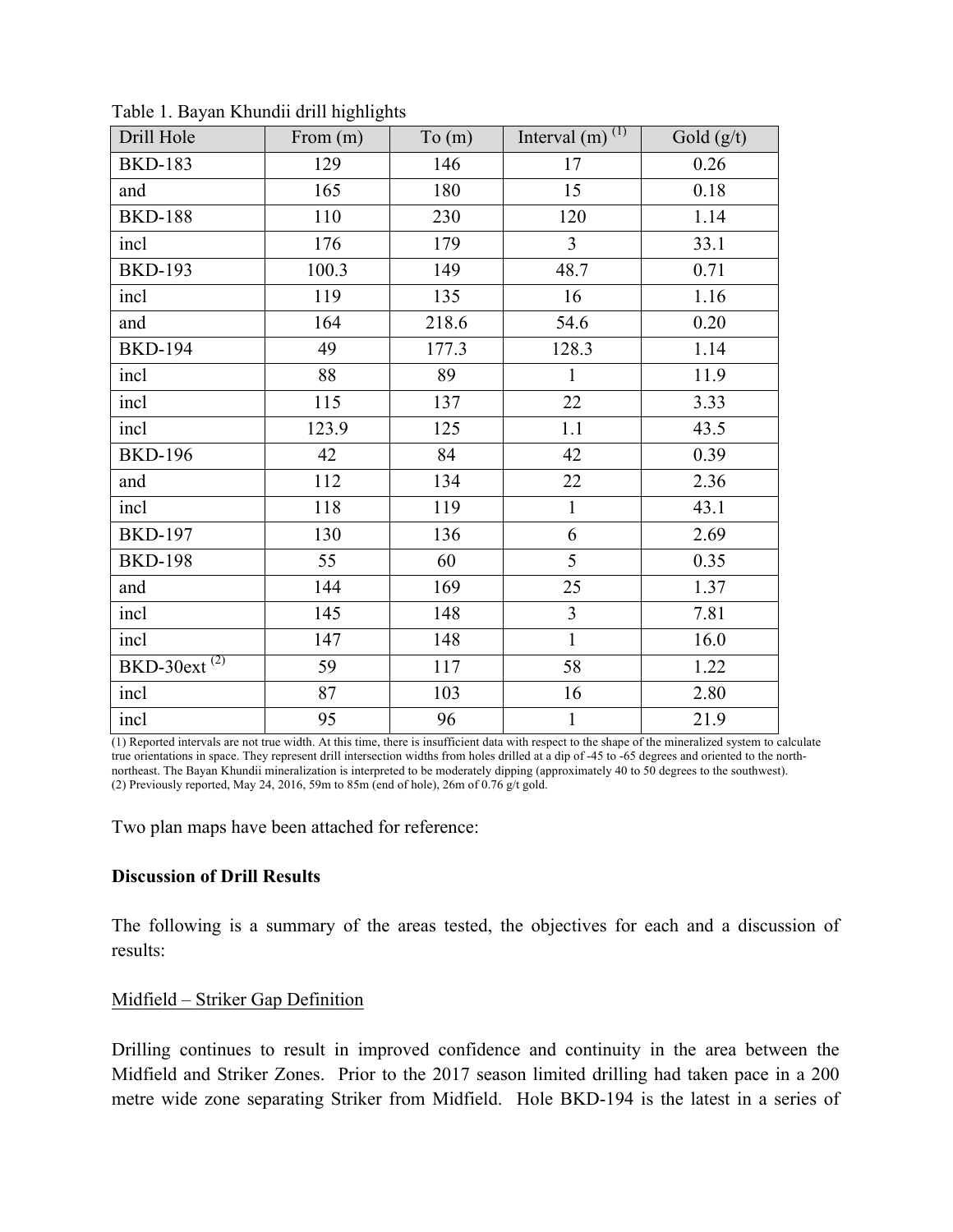holes confirming strong continuity between these two high-grade zones. This hole returned 22 metres of 3.3 g/t gold within 128 metres of 1.14 g/t gold.

## North-Northeast Trending Structure – Potential Controls on Mineralization

A series of mostly shallow holes tested a prospective north-northeast trending area characterized by a sub-vertical intrusive that parallels the trend of the high-grade Bayan Khundii mineralization through the North Midfield area and along the western side of the Northeast Zone (BKD-184, 185, 186 and 192). The syenite intrusive was intersected at relatively shallow depths in three of the holes, between 48 metres and 110 metres depth after intersecting Cretaceous in the top of the holes. However, the most northerly of the four holes did intersect a thick package of altered Devonian volcanics to the end of the hole at 200 metres. Locally anomalous gold, arsenic and antimony with up to 2 metres of 1.3 g/t gold within zones of intense alteration enhances the potential of this northern extension for future drill testing.

## West of Midfield Zone

Three holes tested potential continuity of gold mineralization west of the Midfield Zone (BKD-183, 189 and 190), an area that has received limited drilling to date. Two holes immediately west of Midfield (BKD-189 and 190) intersected deep zones of moderately altered Devonian volcanics with locally anomalous gold (6 metres of 0.4 g/t) but not of the alteration intensity of Striker or Midfield. Hole BKD-183, one of the more northwesterly holes drilled to date, at 250 metres northwest of the Striker Zone, had similar characteristics but did exhibit zones of increased alteration with anomalous gold (7 metres of 0.4 g/t). Interestingly, given this hole is in the direction of the Company's recently acquired Ulaan copper prospect, it did exhibit zones of anomalous copper with up to 0.17% copper over 2 metres.

### Potential Northeast of Striker Zone

Two holes were completed to the northeast of the Striker Zone (BKD-187 and 197) testing for continuity in the area of previously completed hole BKD-118. BKD-118 returned 10 metres of 12.8 g/t gold earlier this year. Hole BKD-187, 74 metres northeast of BKD-118, did not intersect significant mineralization however, hole BKD-197, drilled 35 metres down dip of BKD-118, intersected 6 metres of 2.7  $g/t$  gold. One hole (BKD-195) also tested a shallow (50 metres depth) target located 1 kilometre east of Midfield to test a near-surface resistivity anomaly intersecting Cretaceous basalt. Additional drilling will be completed in the area northeast of Striker in Q4-2017.

# West of Striker Zone

The western edge of the Striker Zone, between Striker and the newly developing western zone, had limited drilling previously due to poor results in shallow drilling. However, with the results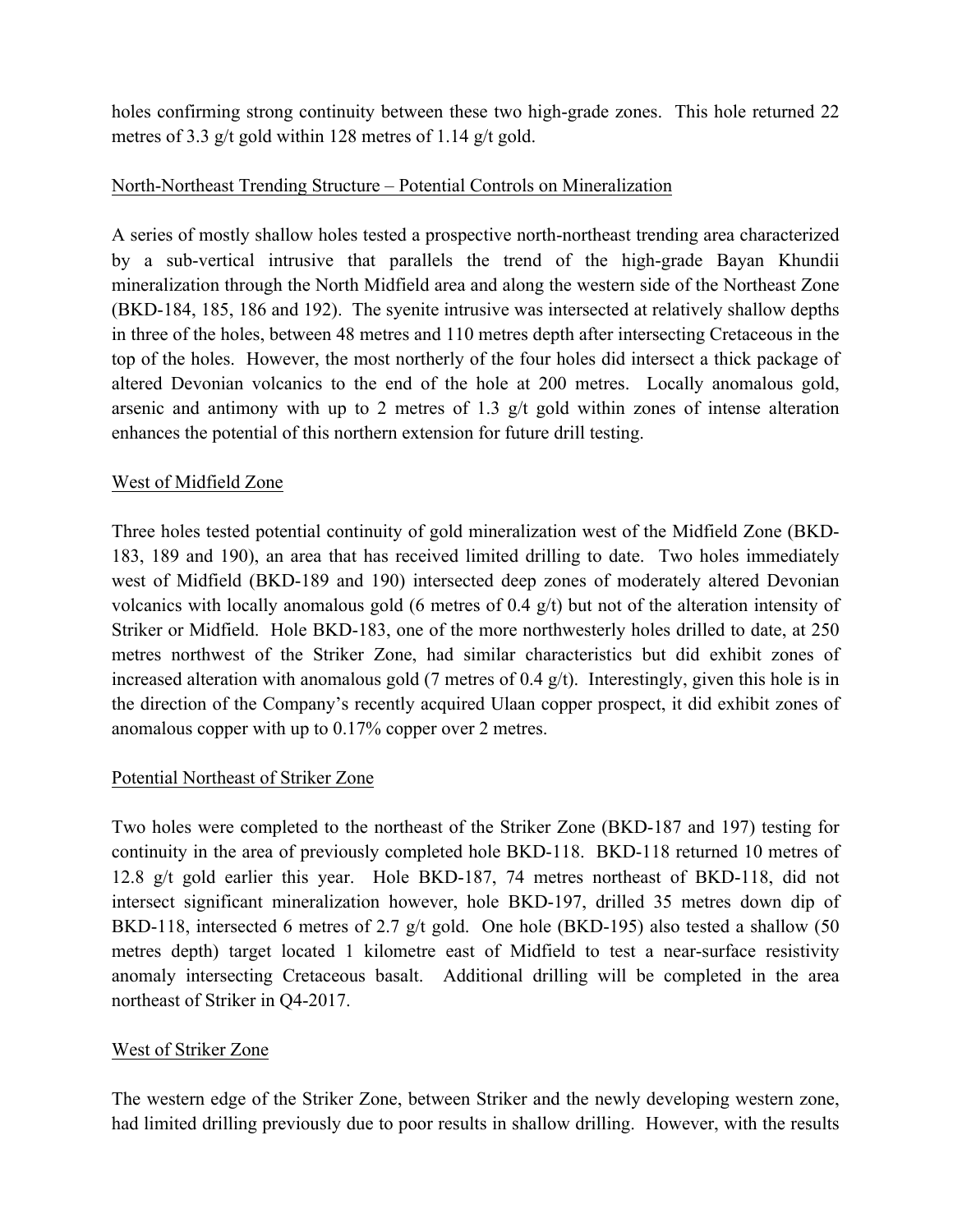from the Midfield-Striker connection zone indicating deeper mineralization potentially plunging under these shallow holes, two holes were completed to test this theory and were successful. The extension of previously completed hole BKD-30 was extended from its previous 85 metre depth to 163 metre depth and intersected 58 metres of 1.2 g/t gold including 16 metres of 2.8 g/t gold, and BKD-196 also returned 22 metres of 2.4 g/t gold.

## New Western Gold Zone

A single hole (BKD-198) was drilled in the under-cover area 130 metres west of the Striker Zone to test the down-dip potential of previously completed hole BKD-32 which returned a broad zone of low-grade mineralization during 2016 drilling (115 metres of 0.4 g/t gold). BKD-198 has confirmed higher grades at depth with 25 metres of 1.4 g/t gold and individual 1 metre samples up to 16 g/t gold.

# **Going Forward – Q3-Q4 2017 Drill Program**

The Company has completed a total of 19,386 metres in 2017 at Bayan Khundii (102 new drill holes and five extended drill holes), for a total of 30,728 metres (198 drill holes) since the first drill hole in Q4-2015. For the remainder of Q3, and into Q4, the Company's drilling program at Bayan Khundii will be focused on testing a series of geophysical and geochemical targets within the larger 2 by 1.8 kilometre Bayan Khundii prospect area. Planning for additional drilling is underway and expected to include further delineation of newly discovered high-grade mineralization encountered during the Q2-Q3 2017 exploration program and increasing confidence in the ultra high-grade domains.

In addition to the on-going Bayan Khundii drill program, the Company will complete regional exploration and drilling between Bayan Khundii and its Altan Arrow gold-silver project, located 3.5 kilometres north of Bayan Khundii. The Company also has a follow-up drill program underway at its neighboring Altan Nar gold-polymetallic project, located 16 kilometres northwest of Bayan Khundii. This program includes testing of newly defined geophysical targets and completion of step-out drilling in areas adjacent to its previously reported NI 43-101 mineral resource estimate at Altan Nar (see Erdene news release dated March 31, 2015). Based on upcoming Q3/Q4 2017 drill results, and on drilling completed at Altan Nar in 2015 and 2016, it is anticipated that a revised resource estimate at Altan Nar will be completed in 2018 in addition to a maiden resource estimate for Bayan Khundii.

# **Background on Bayan Khundii Gold Project**

In Q2-2015, Erdene conducted an initial exploration program on the southern portion of the Company's 100%-owned Khundii exploration license in southwest Mongolia where an early rock-chip sampling program revealed multiple very high-grade surface quartz veins that returned up to 4,380 g/t gold. Since that time, drilling has revealed the presence of very high gold grades,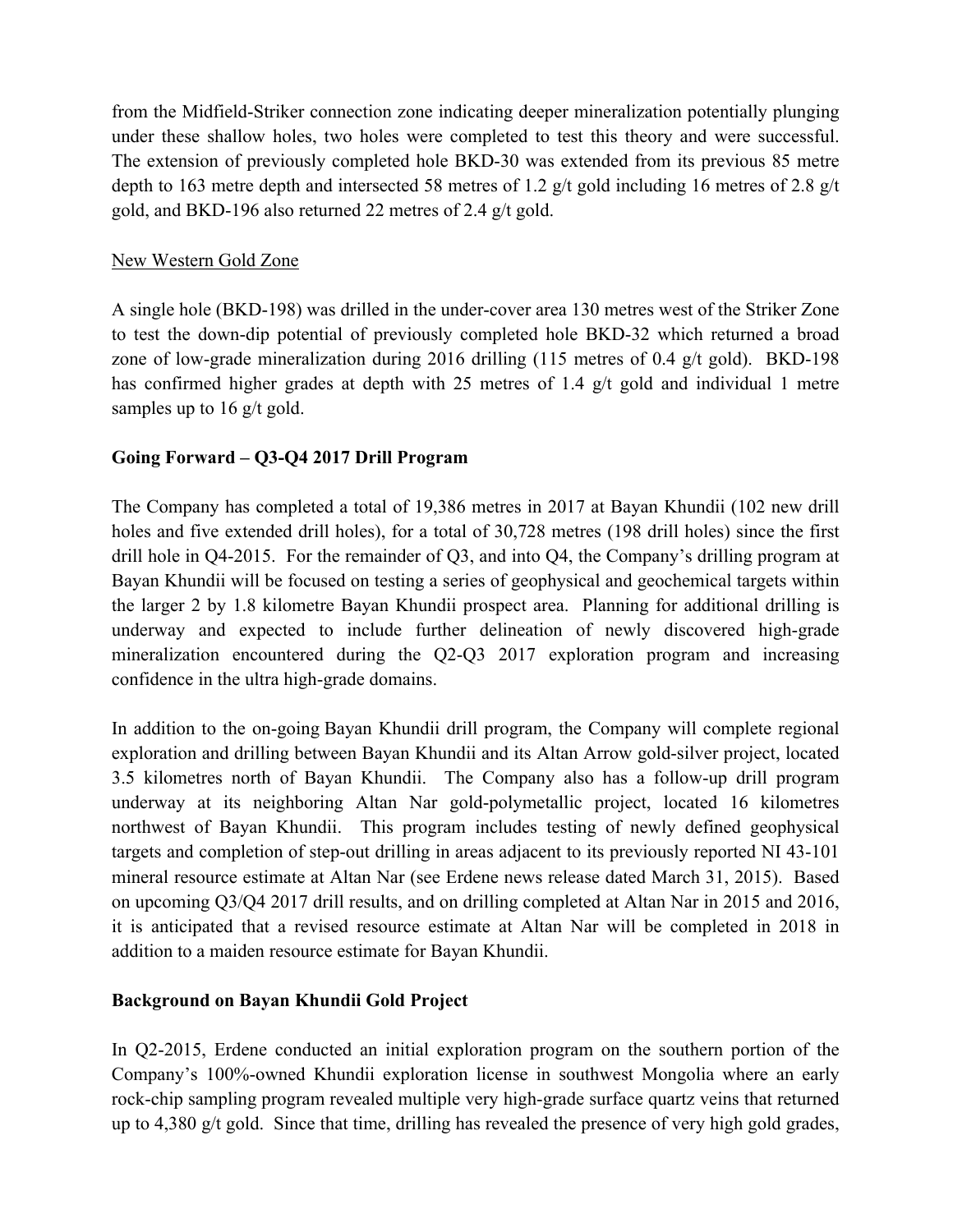with up to 306 g/t gold over 1-metre intervals, within broad mineralized zones, with up to 131 metres of 3.9 g/t gold, including 80 metres of 6.0 g/t gold. In addition to the drilling discussed above, the Company has completed a comprehensive exploration program at Bayan Khundii that has included: geological mapping; soil geochemical surveys; additional surface rock chip sampling; a ground magnetic survey; gradient array and dipole-dipole induced polarization surveys. In addition to this work, a series of detailed follow-up studies have also been completed, predominantly on drill core and minor surface outcrop, including: petrographic and mineralogical analyses; a fluid inclusion study; SEM gold composition analysis; Short-Wave Infra-Red Analysis (SWIR); structural analysis; and overall petrogenetic analysis. Detailed studies indicate the mineralized zones can be characterized as low-sulphidation, quartz-illiteadularia type mineralization that was presumably formed in an extensional environment.

In Q1-2016, the Company concluded preliminary metallurgical test work at Bayan Khundii, indicating that gravity concentration and cyanidation of the gravity tails yield very good overall gold recoveries for both high-grade and low-grade composites, yielding 99% gold recovery from the high-grade composite (24.9 g/t gold) and 92% gold recovery from the low-grade composite (0.7 g/t gold). Additional metallurgical work is underway with completion anticipated in Q3- 2017.

The Bayan Khundii license has a 2% net smelter returns royalty ("NSR Royalty") in favour of Sandstorm Gold Ltd. with a buy-back option to reduce the NSR Royalty to 1%.

### **Qualified Person and Sample Protocol**

Michael MacDonald, P.Geo. (Nova Scotia), Vice President Exploration for Erdene, is the Qualified Person as that term is defined in National Instrument 43-101 and has reviewed and approved the technical information contained in this news release. All samples have been assayed at SGS Laboratory in Ulaanbaatar, Mongolia. In addition to internal checks by SGS Laboratory, the Company incorporates a QA/QC sample protocol utilizing prepared standards and blanks.

Erdene's sampling protocol for drill core consisted of collection of samples over 1 metre or 2 metre intervals (depending on the lithology and style of mineralization) over the entire length of the drill hole, excluding minor post-mineral lithologies and un-mineralized granitoids. Sample intervals were based on meterage, not geological controls or mineralization. All drill core was cut in half with a diamond saw, with half of the core placed in sample bags and the remaining half securely retained in core boxes at Erdene's Bayan Khundii exploration camp. All samples were organized into batches of 30 samples including a commercially prepared standard, blank, and either a field duplicate, consisting of two  $\frac{1}{4}$  core intervals, or a laboratory duplicate. Sample batches were periodically shipped directly to SGS in Ulaanbaatar via Erdene's logistical contractor, Monrud Co. Ltd.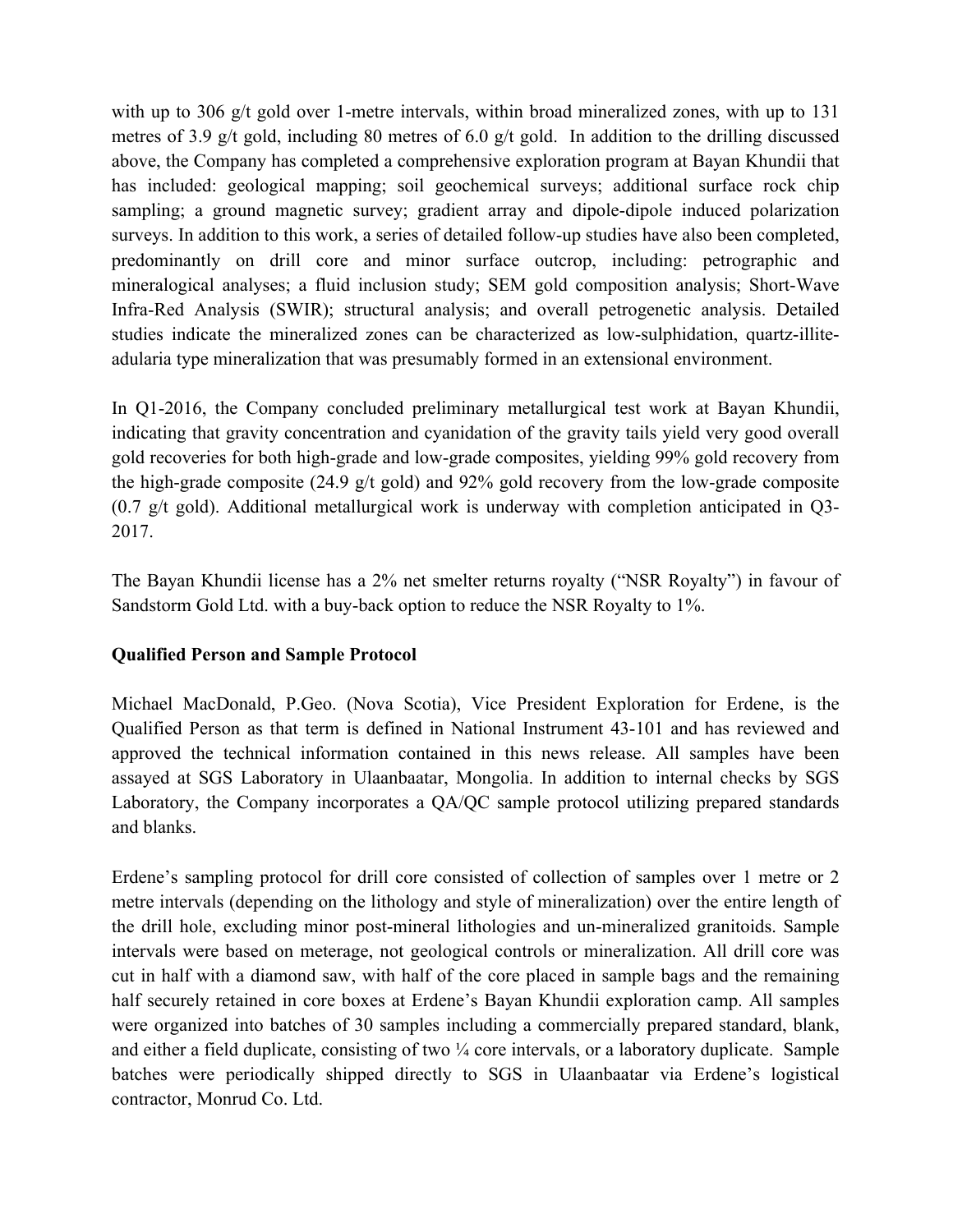#### **About Erdene**

Erdene Resource Development Corp. is a Canada-based resource company focused on the acquisition, exploration, and development of base and precious metals in underexplored and highly prospective Mongolia. The Company has four exploration licenses, a mining license, and a recently optioned exploration license, in southwest Mongolia. In addition to the Bayan Khundii and Altan Nar projects, other deposits and prospects within these licenses include: Altan Arrow – an early-stage gold-silver project; Ulaan – a recently acquired (option to earn  $100\%$ ) ownership) copper porphyry and gold epithermal project immediately west of Bayan Khundii and Altan Arrow; Khuvyn Khar – an early-stage, copper-silver porphyry project with multiple drill targets and significant copper intersections; Nomin Tal – a narrow, high grade copper-gold discovery; and Zuun Mod – a large molybdenum-copper porphyry deposit. In addition to the above properties, the Company has an Alliance with Teck Resources Limited on regional copper-gold exploration in the prospective Trans Altai region of southwest Mongolia. For further information on the Company, please visit www.erdene.com. Erdene has 145,963,086 issued and outstanding common shares and a fully diluted position of 156,592,160 common shares.

### **Forward-Looking Statements**

Certain information regarding Erdene contained herein may constitute forward-looking statements within the meaning of applicable securities laws. Forward-looking statements may include estimates, plans, expectations, opinions, forecasts, projections, guidance or other statements that are not statements of fact. Although Erdene believes that the expectations reflected in such forward-looking statements are reasonable, it can give no assurance that such expectations will prove to have been correct. Erdene cautions that actual performance will be affected by many factors, most of which are beyond its control, and that future events and results may vary substantially from what Erdene currently foresees. Factors that could cause actual results to differ materially from those in forward-looking statements include market prices, exploitation and exploration results, continued availability of capital and financing and general economic, market or business conditions. The forward-looking statements are expressly qualified in their entirety by this cautionary statement. The information contained herein is stated as of the current date and is subject to change after that date. The Company does not assume the obligation to revise or update these forward-looking statements, except as may be required under applicable securities laws.

#### **NO REGULATORY AUTHORITY HAS APPROVED OR DISAPPROVED THE CONTENTS OF THIS RELEASE**

### **Erdene Contact Information**

Peter C. Akerley, President and CEO or Ken W. MacDonald, Vice President and CFO Phone: (902) 423-6419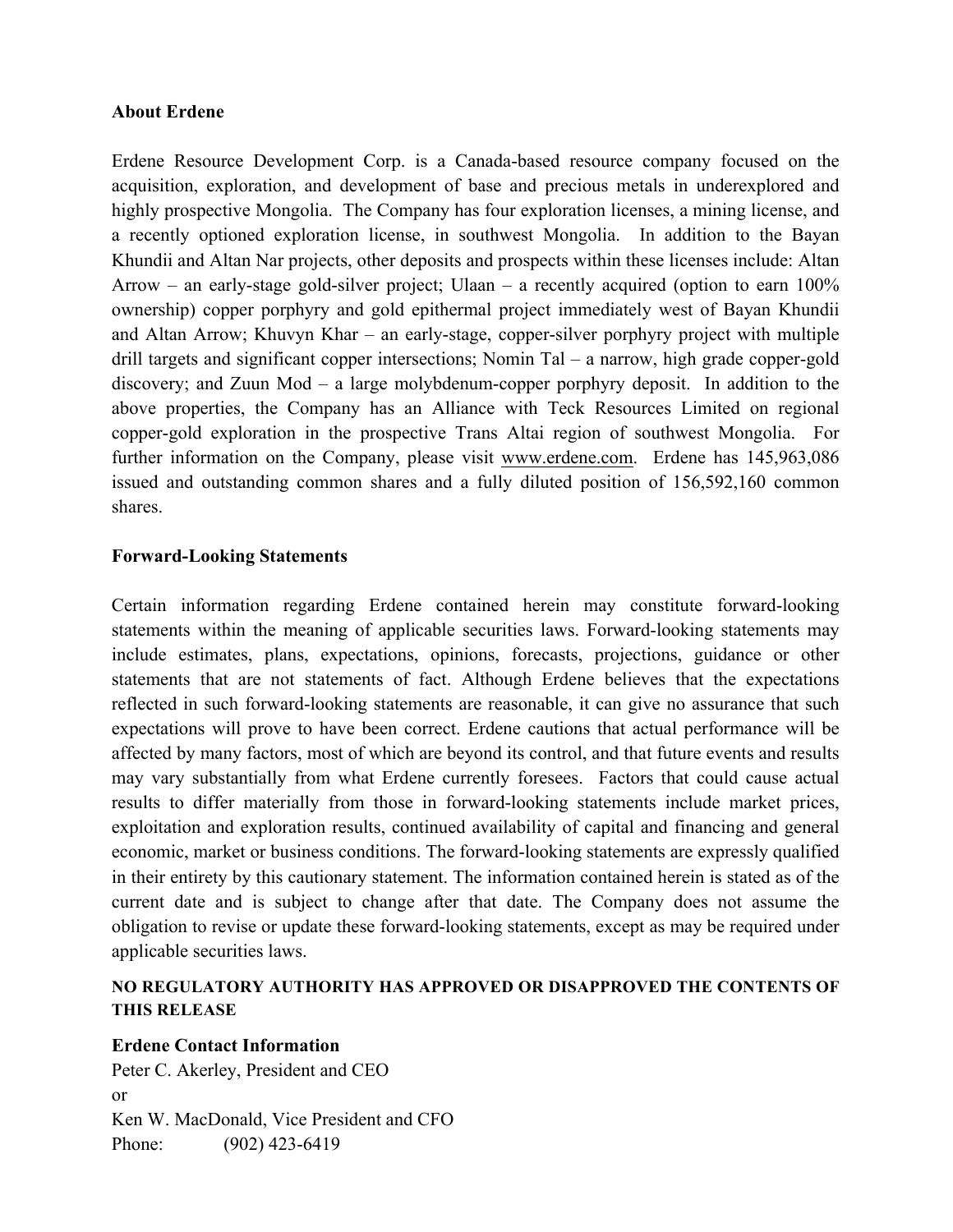E-mail: info@erdene.com Website: www.erdene.com Twitter: https://twitter.com/ErdeneRes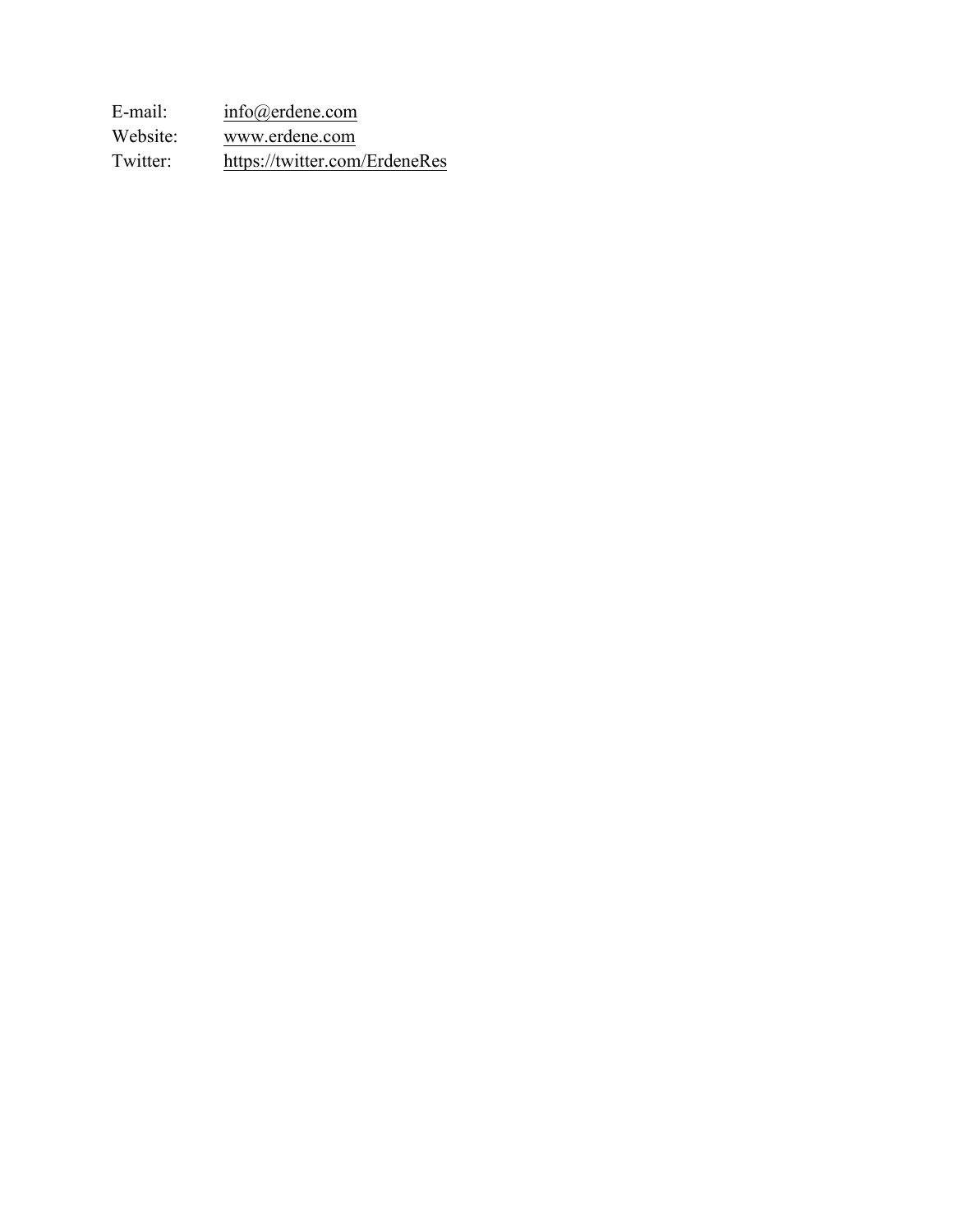# Erdene's Emerging Gold District in Southwest Mongolia

**CO** Erdene